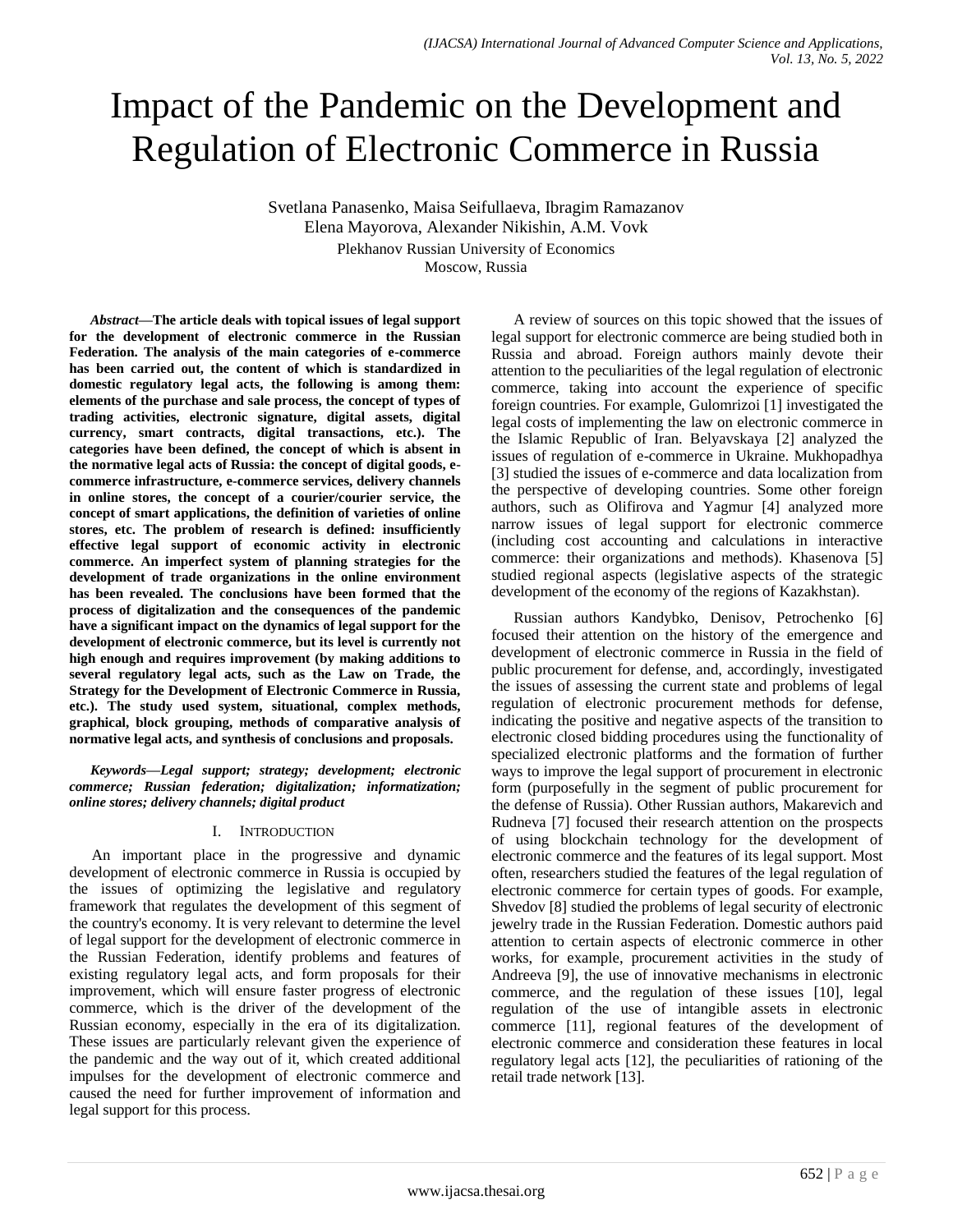It should be noted that there are works by various authors on the study of the legal support of electronic commerce in Russia as a whole [14, 15, 16, 17], but such works are not enough taking into account the latest and not fully researched the experience of the pandemic. Therefore, there is a need to conduct such studies, which would allow a more balanced approach to the issues of modern legal support of electronic commerce in Russia in the future in the process of gradual recovery from the pandemic.

The following research problem has been identified: insufficiently effective legal support for economic activity in electronic commerce, as well as an imperfect system for planning strategies for the development of trade organizations in the online environment. This problem has significantly worsened against the background of the manifestation of the crisis phenomena associated with the pandemic.

The research objective is to identify the features of legal support for the development of electronic commerce in Russia and identify areas for its improvement, taking into account the experience of the pandemic. Research objectives: the systematization of the experience of domestic and foreign authors on the issues of legal support for the development of electronic commerce, conducting a comparative analysis of the fundamental legislative acts regulating the legal support for the development of electronic commerce in Russia, forming conclusions and proposals for improving the legal support for the development of electronic commerce in Russia, taking into account the experience of the pandemic. The research object: electronic commerce. Research subject: legal support for the development of electronic commerce in Russia.

The article describes the results of the study: analysis of the legislative consolidation of key elements of e-commerce processes, analysis of strategic documents on the development of electronic commerce, analysis of the legal regulation of ecommerce categories related to remote biometric identification and signature, conclusion with conclusions and recommendations.

# II. METHODS

The study used system, situational, complex methods, graphical, block grouping, methods of comparative analysis of normative legal acts, and synthesis of conclusions and proposals. The system method was used to analyze all elements of the system of legal support for electronic commerce in the Russian Federation, the situational approach was used to determine the current impact of the pandemic on the development of trading activities in the online environment, the graphical method was used to create an effective visualization of the results of the study, the block grouping method allowed us to identify groups of concepts of electronic commerce that are meaningfully enshrined in the current regulations in Russian legislation and groups of concepts, which are absent (while trade practice requires their further legislative consolidation), the method of comparative analysis allowed for a consistent analysis of various legislative and regulatory acts on electronic commerce (especially in terms of the rules for conducting trade transactions in an online environment).

# III. RESULT AND DISCUSSION

The study of the main categories of the e-commerce process in the modern legislative and legal field of Russia in the context of the transition to the digital economy has shown that the digitalization process and the consequences of the pandemic have a significant impact on their dynamics.

# *A. Analysis of the Legislative Consolidation of Key Elements of E-Commerce Processes*

It has been revealed that the key categories of elements of e-commerce processes, such as purchase and sale, informatization, and others, are legally fixed. The analysis showed that the Civil Code of the Russian Federation [18] describes various rights (ownership, use, disposal of property). In addition, the concept of payment for goods is noted, the sale of goods based on the remote method of selling goods, the buyer's rights in the event of the sale of goods of improper quality to him/her, the concept of providing information about the goods to the buyer is interpreted.

The Arbitration Procedure Code of the Russian Federation [19] interprets the right to appeal to the arbitration court to protect their rights. Economic disputes (which in practice are addressed by trade organizations, including in the field of commodity circulation) can also be resolved in a pre-trial order. The arbitration court allows considering the documents signed with an electronic signature.

Federal Law No. 381-FZ in Article 2 contains several concepts that are relevant to the structural elements of the competitive environment of the sphere of commodity circulation (Table I) [20].

In our opinion, the absence of terms in Article 2 directly related to various types of trade as part of the sphere of commodity circulation (including electronic commerce) is among the shortcomings of Federal Law No. 381-FZ [20]. This Federal Law does not contain the concepts of e-commerce, online store, marketplace, etc.

Federal Law No. 487-FZ and Articles 5 and 8 of Federal Law No. 381 contain the concept of the product code [20, 22]. The same Federal Law indicates the list of goods subject to labeling.

TABLE I. THE CONCEPTS SPECIFIED IN FEDERAL LAW NO. 381 AND GOST R 51303-2013

| The concepts specified in Federal                                                                                                                                                                                                                                                     | The concepts specified in GOST R                                                                                                                                                                                                                                                                                                                                               |
|---------------------------------------------------------------------------------------------------------------------------------------------------------------------------------------------------------------------------------------------------------------------------------------|--------------------------------------------------------------------------------------------------------------------------------------------------------------------------------------------------------------------------------------------------------------------------------------------------------------------------------------------------------------------------------|
| Law N 381 [20]                                                                                                                                                                                                                                                                        | 51303-2013 [21]                                                                                                                                                                                                                                                                                                                                                                |
| Trading activity, wholesale trade,<br>retail trade, retail network, food<br>products, goods marked with<br>identification means, goods subject to<br>mandatory marking by means of<br>identification, identification tool,<br>marking code, identification code,<br>verification code | Wholesale and retail trade, consumer<br>market, buyer, wholesale buyer,<br>seller, trade organization, trading<br>company with a specialized<br>assortment, trading company with a<br>combined assortment, trading<br>company with a mixed assortment of<br>goods, distribution center<br>warehouse, general goods<br>warehouse, specialized warehouse,<br>universal warehouse |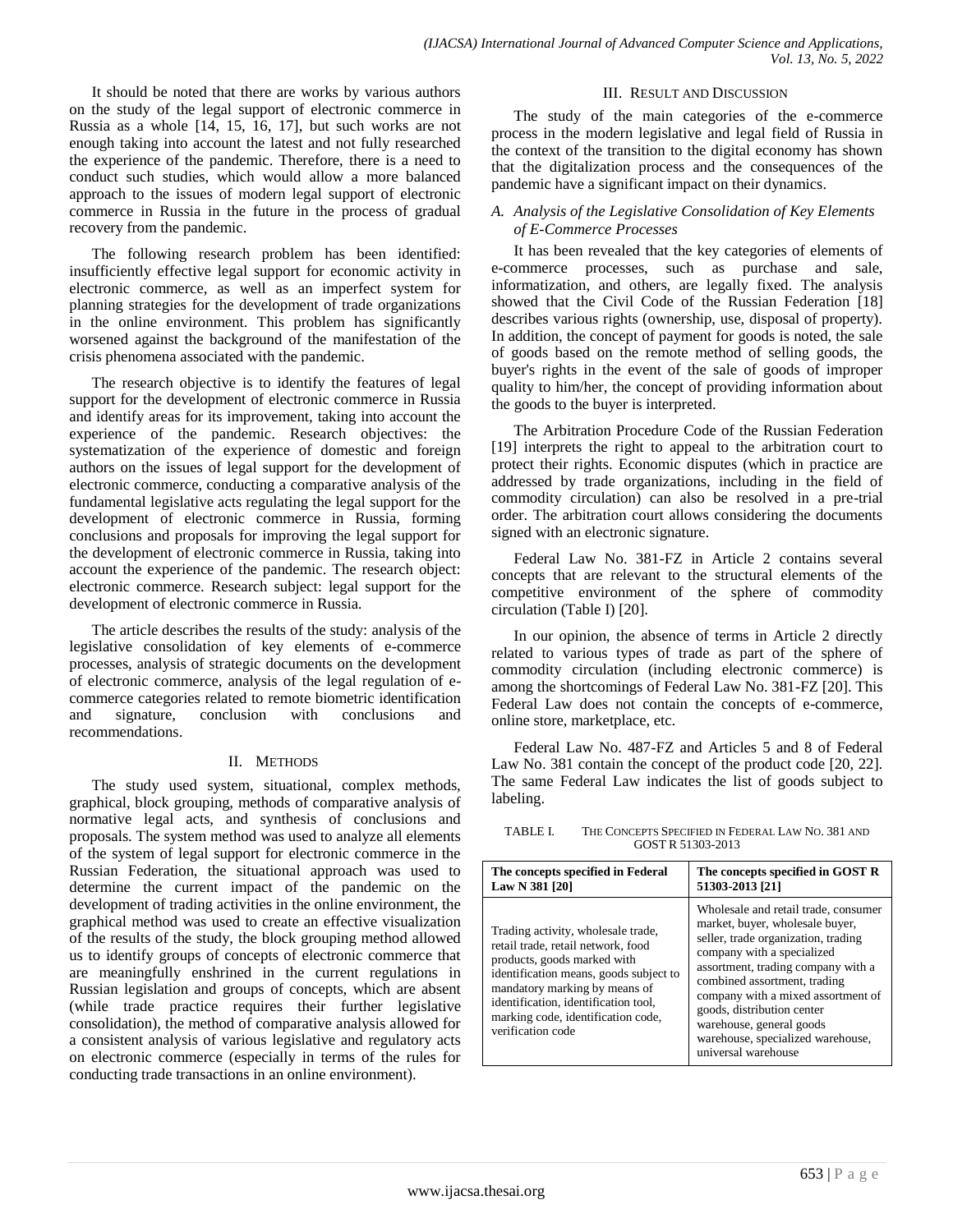Article 2 in Federal Law No. 149-FZ presents the following basic concepts that are relevant to electronic commerce: a website on the Internet, a domain name, a network address, etc. [23].

Federal Law No. 63-FZ (the latest version) uses the following basic concepts that are important for electronic commerce: electronic signature, electronic signature means, participants in electronic interaction, etc. [24].

Federal Law No. 2300-1 includes a description of the following terms that are also used in electronic commerce: consumer, manufacturer, seller, lack of goods, owner of an information aggregator, etc. [25]. The presence of legislative consolidation of such fundamental concepts is of particular importance in the process of overcoming the pandemic (in the context of the growth of both effectively operating online stores that have an excellent reputation among consumers, the expansion of the activities of aggregators (marketplaces), and the growth of fictitious and unreliable online organizations selling goods of questionable quality.

Further, the study showed that GOST R 51303-2013 "Trade. Terms and definitions" contains a much more complete list of terms related to trade, but only a part of them can be indicated among those related to electronic commerce [21]. The concepts of trading activity, wholesale trade, retail trade, retail chains, food products are interpreted in GOST in the same way as in Federal Law No. 381-FZ. The following concepts are given separately in GOST (Table I).

The GOST indicates the difference in terms of distance selling, mail-order trading, and e-commerce. GOST also gives a clear definition of what an electronic trading procedure is. GOST also indicates the concept of online commerce. The advantages of GOST, in our opinion, should include an extremely wide list of basic trade concepts that are fully applied in electronic commerce (goods, price, assortment, types of assortment, types of prices, quality of goods, etc.). At the same time, a major drawback of the State Standard for Trade is the lack of concepts of various types of online stores (as retail objects). In addition, a significant disadvantage and drawback of these regulatory legal acts is the lack of concepts of digital goods, e-commerce infrastructure, the concept of information about the product presented on official Internet pages (this is especially important for describing and familiarizing with the product on the website of the online store, which excludes tactile and physical contact with the product, possible distortion of colors during electronic color rendering and other restrictions). There is no concept of electronic trading services, online purchases, delivery channels in online stores, the concept of a courier or courier service, electronic means of payment in GOST and Federal Law No. 381-FZ.

# *B. Analysis of Strategic Documents on the Development of Electronic Commerce*

A study of strategic documents on e-commerce in Russia showed that certain shortcomings were eliminated in the draft Strategy for the development of e-commerce until 2025, developed in 2017, which proposed a description of such terms as digital economy, digital economy ecosystem, e-commerce

(B2C e-commerce sector), use of the Internet channel by retail, online store, cross-border e-commerce, online purchase, digital goods, mobile commerce, B2G e-commerce sector, B2B ecommerce sector, electronic trading platform (marketplace), ecommerce transaction, O2O business (from "online to offline"), machine-to-machine interaction (M2M), aggregator of goods (services) [26].

Some terms were excluded in the updated version of the draft Strategy for the development of Electronic Commerce (as part of the Strategy for the Development of Trade in the Russian Federation for 2019-2025, published in September 2019 [27]). It should be noted that in the latest version of the Strategy for the Development of Trade in the Russian Federation for 2019-2025, the terms for e-commerce are not given in the text of the Strategy for the Development of ecommerce, but in the form of an Appendix to the entire Strategy for the Development of Trade and currently includes the following terms: digital economy, electronic commerce, ecommerce, internet trading, online store, cross-border ecommerce, B2G e-commerce sector, wholesale e-commerce (B2B), electronic trading platform (marketplace) [27].

Let us present the terms that were excluded from the latest version of the draft Strategy for the Development of Electronic Commerce until 2025 (published in September 2019): an ecosystem of the digital economy, use of the online retail channel, online shopping, digital goods, mobile commerce, electronic transaction, О2О business (from "online to offline"), machine-to-machine interaction (M2M), aggregator of goods (services). In our opinion, the exclusion of certain terms from the new version of the draft Strategy for the Development of Electronic Commerce until 2025 (published in 2019) (digital product, Internet purchase, use of an Internet channel, electronic transaction) made the last list of terms on electronic commerce not sufficiently complete and meaningful [28].

In addition, it should be noted as a disadvantage that the latest version of the E-Commerce Development Strategy does not justifiably contain a description of such concepts as electronic money, electronic product information, electronic signature, e-commerce infrastructure, various types of online stores, information protection, electronic means of payment (for example, an electronic wallet), digital transactions [27].

Let us complement: the definitions of the Internet channel and Internet purchases are neither reflected in GOST R 51303- 2013 "Trade. Terms and definitions" nor in the latest version of the Draft Strategy for the Development of Electronic Commerce in the Russian Federation until 2025. The urgent need to interpret these terms, taking into account the experience of the pandemic, is of high importance.

The definition of the B2C sector in the draft Strategy for the Development of Electronic Commerce until 2025, and in its updated version from 2019 is not quite correctly formulated in terms of informing the seller about the intention to buy a product or give feedback after the purchase (which in practice can occur both online and offline).

In our opinion, it is necessary to distinguish the terms Internet commerce (as a form of electronic commerce) and the B2C Sector (as a special type of sale and/or provision of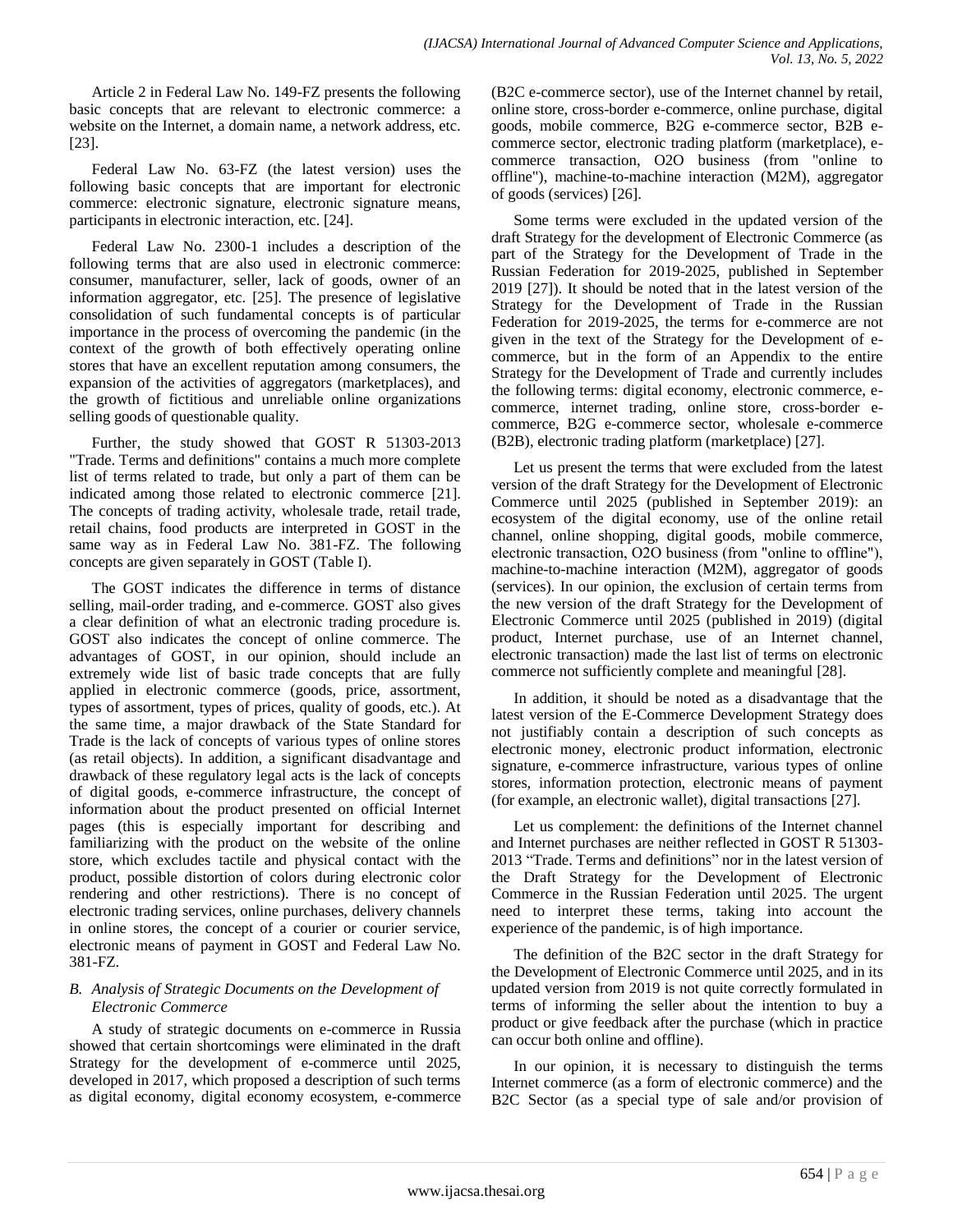services to the end consumer individuals). Currently, these terms are being mixed in the modern version of the draft Strategy for the Development of Electronic Commerce until 2025.

The analysis also showed that the terms "Information, Information Technology and Information Protection" are described neither in GOST R 51303-2013 "Trade. Terms and definitions", nor in the latest version of the Draft Strategy for the Development of Electronic Commerce in the Russian Federation until 2025, nor in the Federal Law of December 28, 2009, No. 381-FZ. It is necessary to focus on Federal Law No. 149-FZ, which presents the following concepts: information, the confidentiality of information, a website on the Internet, a domain name, a network address, the owner of a website on the Internet, a hosting provider, a unified identification and authentication system, a search engine, etc. [23].

In addition, the analysis showed that the "information protection" term in Federal Law No. 149-FZ is not considered in the list of terms in Article 2, but is interpreted in Article 16: information protection is the adoption of legal, organizational, and technical measures.

Additional information in this regard is provided by the Decree of the President of the Russian Federation No. 646 and the Decree of the President of the Russian Federation No. 203 [29, 30]. The following basic concepts are used in the Information Security Doctrine of the Russian Federation: information security, means of ensuring it, etc.

The Decree of the President of the Russian Federation No. 203 includes the following definitions: information society, information space, processing of large amounts of data.

Thus, as the analysis of the terminology for the information block shows in terms of definitions that would refract and take into account the specifics of e-commerce in the digital economy in the face of recovering from the pandemic, this direction is insufficiently provided (although it is information that becomes the most important factor in the development of the entire economy in general, and its segments in particular). This is especially significant in the era of the development of information technologies, knowledge, and intelligence, in the process of overcoming the crisis associated with the pandemic. In our opinion, it is necessary to add a description of terms for the protection of information in electronic commerce (as a practice of preventing unauthorized access, use, disclosure, distortion, modification, research, recording, or destruction of information in electronic transactions for the sale and purchase) and information security in the legislative and legal field of Russia.

The analysis showed that the "E-commerce infrastructure" term is also not sufficiently developed. This term ("Infrastructure of electronic commerce") is legally described neither in GOST R 51303-2013 "Trade. Terms and definitions ", nor in the latest version of the Draft Strategy for the Development of Electronic Commerce in the Russian Federation until 2025, nor in Federal Law No. 381-FZ.

In addition, the text of the draft Strategy for the Development of Electronic Commerce until 2025 mentions the technical and logistics infrastructure of electronic commerce in the list of directions for the development of electronic commerce, but the interpretation of these concepts is not given in the list of terms [27].

In our opinion, to improve the legal support of electronic commerce in Russia, we should propose a structural-block approach to describing the elements of the electronic sales format infrastructure (which should be reflected in the relevant regulatory legal acts of the Russian Federation):

*1)* Technical and technological block (including software and platform software);

*2)* The communication unit (for electronic exchange and use of data, including in promotion);

*3)* Logistics unit (aspects of warehousing and delivery);

*4)* Electronic transaction block;

*5)* The HR support unit with the predominance of digital competencies of personnel.

The combination of these elements makes up the infrastructure of the electronic sales format in the field of circulation in the digital economy. These definitions are recommended for inclusion in the list of terms, as it is one of the key ones that allows presenting a complex of the most important structural components of electronic sales in electronic commerce in the digital economy in the long-term (strategic) perspective in the process of overcoming the pandemic.

# *C. Analysis of the Legal Regulation of E-Commerce Categories Related to Remote Biometric Identification and Signature*

The study showed that categories such as "Remote biometric identification and cloud signature", which have become urgently in demand in the pandemic and in the process of recovering from it, are relatively new terms, which in practice require high technologies of the latest generation.

The remote identification mechanism was developed by the Bank of Russia as part of the implementation of the main directions of the development of financial technologies [31]. The creation and development of a platform for remote identification make it possible to transfer financial services to a digital environment, increase the availability of financial services for consumers, including people with disabilities, the elderly, and the disabled, as well as increasing competition in the financial market.

Biometric data of a citizen should be stored in an impersonal form, and separately from personal data, which significantly increases the level of security. User data is transmitted via secure communication channels and placed in the almost impenetrable cloud infrastructure of the system operators.

It should be noted that concerning the terminology of cloud technologies, a significant contribution was made by the Decree of the President of the Russian Federation No. 203, which includes definitions of cloud computing, processing large amounts of data, etc. [30].

An analysis of another category of e-commerce – "cloud signature" – showed that this concept is also quite new and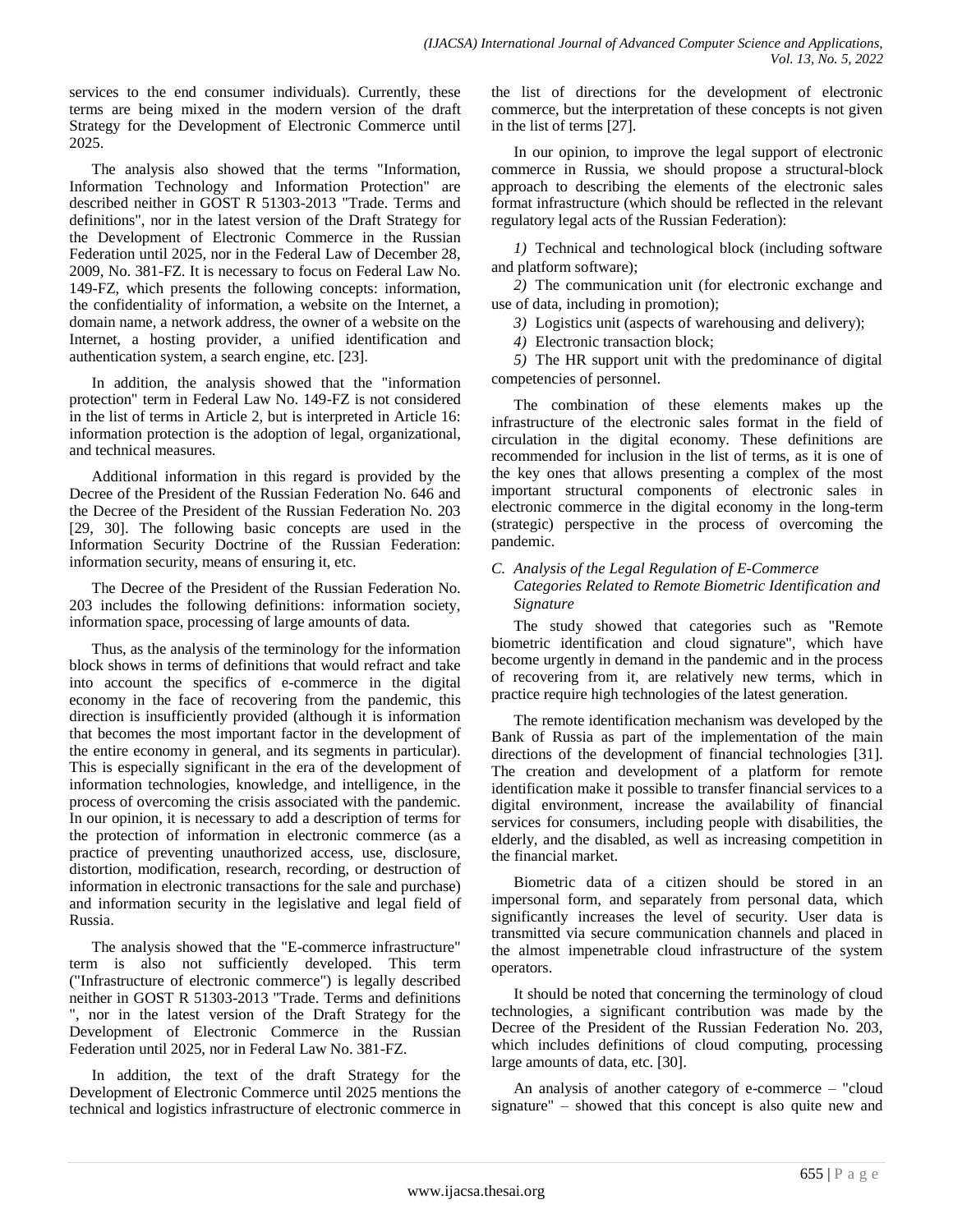rapidly developing in the conditions of recovering from the pandemic. A cloud signature is an analog of an electronic signature that has all its properties and functions, but with one significant difference – the cloud signature certificate is stored not on a token or a smart card, but the server of the certification center. Accordingly, the document signing process also takes place remotely, the user only needs to confirm the operation using a mobile application or entering a one-time password on any device connected to the Internet. Cloud signing does not require additional devices and software tools (tokens, password generators, electronic signature software, scratch cards).

A cloud signature has several advantages over an electronic signature:

*1)* The cloud electronic signature is not linked to a specific computer. The signature is placed on the server of the certification center in a certified secure cell ("cloud") provided to the client for use. It can be accessed from any device (for example, from an iOS or Android smartphone).

*2)* Cloud-based encryption technologies minimize the cost of buying tokens, as well as the cost of installing and updating special cryptographic software necessary for servicing an electronic signature certificate.

*3)* Increased reliability and protection due to the refusal to use the key carrier. The cloud signature cannot be lost or broken, and the security is fully provided by the certification center.

In other words, cloud signature is the optimal solution that allows securely signing documents, giving them legal significance, at any time and from any device.

With the help of a cloud signature system in the field of circulation in the digital economy, customers' intentions to submit applications for participation in procurement procedures, authentication, creation and execution of documents, the facts of receiving and/or familiarizing users with certain information can be confirmed.

A Certificate of compliance was issued by the FSB of Russia for performing actions with authentication and confirmation of cloud signature generation operations using mobile applications for IOS and Android.

The experience of using remote biometric identification and cloud signature is in its infancy on the territory of Russia, but in the future, the process of overcoming the pandemic has the potential to grow, including in electronic commerce in the digital economy, so these terms are also recommended for inclusion in the list of necessary terms and categories in the future.

In addition, the analysis of such categories of electronic commerce in the digital economy as: "Smart contracts, smart applications" showed that their emergence and use is associated with the development of "smart" technologies. Federal Law (draft) No. 419059-7 "On Digital Financial Assets" [32] was prepared to regulate this activity in Russia, which proposes the following basic concepts: smart contract, digital wallet, digital financial asset, cryptocurrency, etc.

There is no concept of smart applications in the draft Federal Law No. 419059-7 "On Digital Financial Assets", but there is an urgent need for its development, especially taking into account the experience of the pandemic. So far, there are separate ideas about the essence of this definition. It has not fully developed yet. We can offer the following as one of the interpretations: smart applications are software specially developed for a specific platform (iOS, Android, Windows Phone, etc.), which is intended for use on smartphones, tablets, and other devices and provides unique opportunities for expanding the functionality of mobile devices.

Federal Law No. 259-FZ was prepared based on Federal Bill No. 419059-7 [33]. Taking into account the rapid growth of the practice of using smart technologies, such categories as digital assets, digital currency, smart contacts will gradually enter the field of e-commerce in the digital economy, taking into account the experience of the pandemic.

It should also be noted that an analysis of another category, such as "Public networks", was performed, which showed that one should be guided by Federal Law No. 126-FZ [34]. According to the law, the Internet is a general-purpose network. In addition, the Decree of the President of the Russian Federation No. 203 gives the following definition to the varieties of this category: industrial Internet, new generation communication networks, the Internet of Things [30].

Thus, the analysis of the entire complex of categories relevant to online sales showed that these concepts and their content are not fully covered by the regulatory legal acts of Russia regulating the development of electronic commerce in the Russian Federation.

# IV. CONCLUSION

We conclude that the considered categories of elements of the e-commerce process in the Russian Federation in the digital economy are highly significant and relevant, but the level of legal support for the development of e-commerce is not at a high level and requires several improvements.

On the one hand, the categories of e-commerce processes were identified, the content of which is normalized in regulatory legal acts (sales of goods, their payment, buyer's rights, the concept of electronic signature, digital assets, digital currency, smart contracts, digital transactions, etc.). At the same time, it was revealed that several categories related to electronic commerce are absent in the regulatory legal acts of Russia: there is no concept of digital goods, e-commerce infrastructure, e-commerce services, delivery channels in online stores, the concept of a courier/courier service, the concept of smart applications, the definition of varieties of online stores, etc.

As a result, the conclusions have been formed: even though the process of digitalization and the consequences of the pandemic have a significant impact on the dynamics of legal support for the development of electronic commerce, its level in Russia is not yet high enough and requires improvement. For example, it requires the revision of the GOST on trade (which should include such concepts of various types of online stores, digital goods, e-commerce infrastructure, the concept of product information presented on official Internet pages, the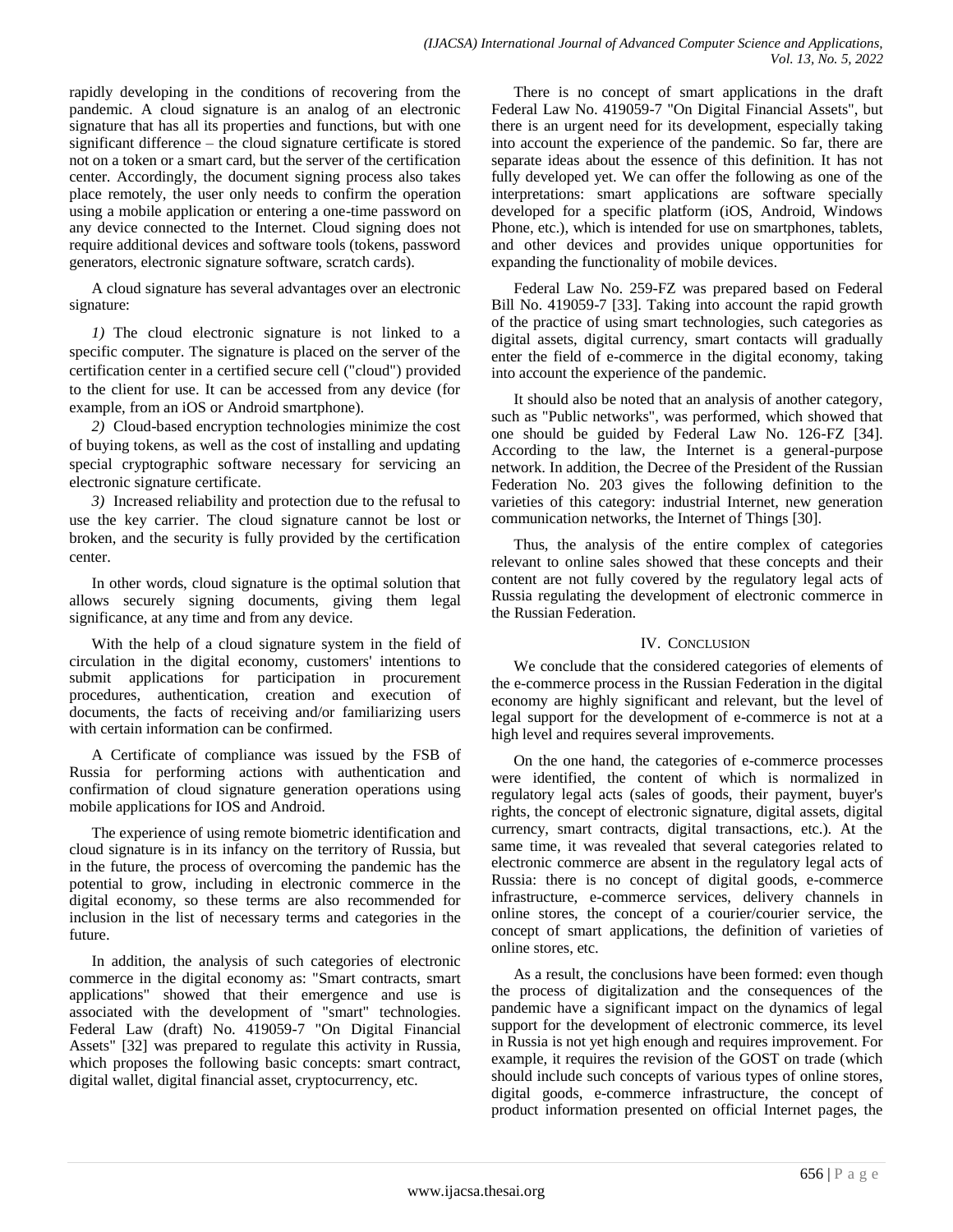concept of electronic trading services, online purchases, delivery channels in online stores, the concept of a courier or courier service, electronic means of payment. Strategic documents on the development of e-commerce also need to be finalized: it would be desirable to include a description of the following concepts in the e-Commerce Development Strategy: electronic money, electronic product information, electronic signature, e-commerce infrastructure, various types of online stores, information protection, electronic means of payment (for example, an electronic wallet), digital transactions. The Law on Trade in the Russian Federation also needs additions (which should include such terms as the concept of ecommerce, online store, marketplace, etc.).

Timely revision and improvement of the conceptual and categorical apparatus in the legal support of electronic commerce in Russia, its unification, consolidation of these concepts and their content in the Russian regulatory framework, their wider use in domestic post-pandemic practice will eliminate objective obstacles to faster development of electronic commerce in the Russian economy, especially taking into account the pandemic-related crisis recovery and the acceleration of digitalization processes.

Among the prospects of our research, it should be noted the need to continue scientific and analytical work in the direction of studying the changes being made to the legal support of electronic commerce in the conditions of exiting the pandemic at the present time, in the medium and long term (taking into account the prolonged cumulative impact of the pandemic on the development of electronic commerce). In the future, there is also the study of changing strategic documents on ecommerce at the national level, taking into account the process of digitalization, the study of various strategic alternatives for the development of e-commerce, its strategic trajectories. Promising, in our opinion, is not only the continuation of the study of the All–Russian level of development, but also regional (the level of individual large regional entities subjects of the Russian Federation). This will make the study more comprehensive, in-depth and meaningful in the future.

#### ACKNOWLEDGMENT

The research was carried out within the framework of the state task of the Ministry of Science and Higher Education of the Russian Federation FSSW-2020-0009 "Development of a methodology for managing the competitiveness of enterprises in the field of commodity circulation in the digital economy".

#### **REFERENCES**

- [1] G. Gulomrizoi, "Pravovye izderzhki ispolneniya zakona ob elektronnoi torgovle v islamskoi respublike Iran [Legal costs of enforcing the law on electronic commerce in the Islamic Republic of Iran]," Vestnik Tadzhikskogo natsionalnogo universiteta, no. 3-6, pp. 97-99, 2013.
- [2] Yu. V. Belyavskaya, "Regulation of e-commerce in Ukraine [Regulirovanie elektronnoi kommertsii v Ukraine]," Molodii vchenii, no. 10(37), pp. 336-339, 2016.
- [3] A. Mukhopadhya, "E-commerce and data localization: The position of developing countries [Elektronnaya torgovlya i lokalizatsiya dannykh: Pozitsiya razvivayushchikhsya stran]," Vestnik mezhdunarodnykh organizatsii: Obrazovanie, nauka, novaya ekonomika, vol. 15, no. 3, pp. 153-175, 2020.
- [4] Yu. A. Olifirova, and K. A. Yagmur, "Accounting for costs and settlements in online trading: Organization and methodology [Uchet zatrat i raschetov v interaktivnoi torgovle: Organizatsiya i metodika],"

Bulletin of the Mykhailo Tuhan-Baranovsky Donetsk National University of Economics and Trade, no. 3(59), pp. 154-164, 2013.

- K. E. Khasenova, "Legislative aspects of the strategic development of the regions of Kazakhstan [Zakonodatelnye aspekty strategicheskogo razvitiya regionov Kazakhstana]," in Proceedings of the Sixth International Scientific and Practical Conference "Problems and Prospects for the Development of Economics and Management in Russia and Abroad" [Sbornik trudov Shestoi mezhdunarodnoi nauchnoprakticheskoi konferentsii "Problemy i perspektivy razvitiya ekonomiki i menedzhmenta v Rossii i za rubezhom"], O. P. Osadchaya, Ye. S. Belyayeva, and D. V. Remizov, Eds. Rubtsovsk: Rubtsovsk Industrial Institute, 2014, pp. 301-311.
- [6] N. V. Kandybko, D. B. Denisov, and A. I. Petroshenko, "Legal aspects of the use of electronic commerce technologies in public procurement to ensure defense [Pravovye aspekty primeneniya tekhnologii elektronnoi torgovli v gosudarstvennykh zakupkakh dlya obespecheniya oborony]," Vestnik voennogo prava, no. 1, pp. 51-58, 2021.
- M. L. Makarevich, and T. S. Rudneva, "Prospects for the use of blockchain technology for the development of electronic commerce and features of its legal support [Perspektivy ispolzovaniya tekhnologii blokchein dlya razvitiya elektronnoi torgovli i osobennosti ee pravovogo obespecheniya]," in SPbPU Science Week. Materials of a scientific conference with international participation. Institute of Industrial Management, Economics and Trade [Nedelya nauki SPbPU. Materialy nauchnoi konferentsii s mezhdunarodnym uchastiem. Institut promyshlennogo menedzhmenta, ekonomiki i torgovli]. St. Petersburg: St. Petersburg Polytechnic University of Peter the Great, 2018, pp. 238- 241.
- [8] V. V. Shvedov, "Problems of legal support for the security of electronic trade in jewelry in the Russian Federation [Problemy pravovogo obespecheniya bezopasnosti elektronnoi torgovli yuvelirnymi izdeliyami v Rossiiskoi Federatsii]," in Economic and legal problems of ensuring economic security. Materials of the All-Russian Scientific and Practical Conference [Ekonomiko-pravovye problemy obespecheniya ekonomicheskoi bezopasnosti. Materialy Vserossiiskoi nauchnoprakticheskoi konferentsii], E. G. Animitsa, and G. Z. Mansurov, Eds. Yekaterinburg: Ural State University of Economics, 2018, pp. 220-223.
- [9] L. V. Andreeva, Elements of digital technologies in trade and procurement (legal aspect) [Elementy tsifrovykh tekhnologii v torgovoi i zakupochnoi deyatelnosti (pravovoi aspekt)]," Prilozhenie k zhurnalu Predprinimatelskoe pravo, no. 1, 15-21, 2019.
- [10] S. V. Panasenko, V. P. Cheglov, I. A. Ramazanov, E. A. Krasilnikova, I. B. Stukalova, and A. V. Shelygov, "Improving the innovative development mechanism of the trade sector," Journal of Advanced Pharmacy Education and Research, vol. 11, no. 1, pp. 141-146, 2021.
- [11] S. Panasenko, O. Karashсhuk, E. Krasilnikova, E. Mayorova, and A. Nikishin, "Analysis of intangible assets of online stores in Russia," International Journal of Management, vol. 11, no. 5, pp. 579-589, 2020.
- [12] S. V. Panasenko, O. S. Karashchuk, E. A. Mayorova, A. F. Nikishin, and A. V. Boykova, "Regional aspects of e-commerce development," International Journal of Civil Engineering and Technology, vol. 10, no. 2, pp. 1821-1829, 2019.
- [13] O. Karashchuk, I. Nusratullin, V. Tretyakov, M. Shmatov, and A. Rezvan, "Retail chains in Russia: Some aspects of state regulation," Journal of Advanced Research in Law and Economics, vol. 10, no. 4, pp. 1258-1265, 2019. https://doi.org/10.14505//jarle.v10.4(42).25.
- [14] N. V. Alekseeva, N. B. Andrenov, V. P. Beklemishev, N. V. Butayeva, A. V. Vavilina, M. V. Ginsburg, et al., "Economic research: Analysis of the state and development prospects [Ekonomicheskie issledovaniya: Analiz sostoyaniya i perspektivy razvitiya]": A monograph, Vol. Book 47. Voronezh: Voronezh State Pedagogical University; Moscow: Nauka: Inform, 2018.
- [15] L. A. Bragin, G. G. Ivanov, S. V. Panasenko, L. A. Efimovskaya, O. S. Karashсhuk, E. A. Krasilnikova, et al., Globalization of trade based on innovations: A monograph. Hamilton: Accent Graphics Communications & Publishing, 2018.
- [16] S. V. Panasenko, and T. A. Mazunina, "Trends in the development of modern trade [Tendentsii razvitiya sovremennoi torgovli]," in Modern trade: Theory, practice, innovation. Materials of the 7th All-Russian Scientific and Practical Conference with International Participation